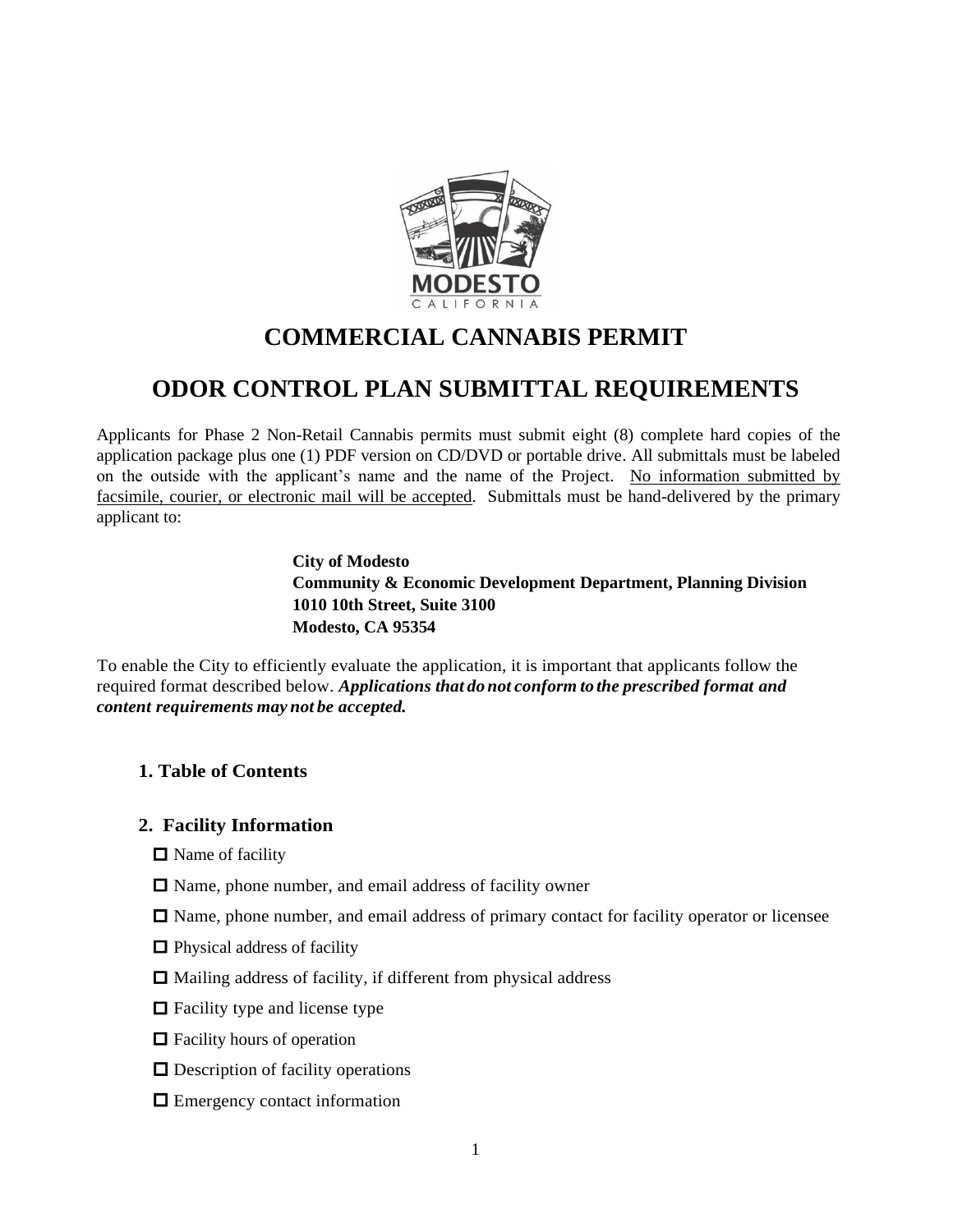- $\Box$  Business license application number(s) and/or business file number(s), if applicable
- $\Box$  Air permit and permit number, if applicable

#### **3. Facility Odor Emissions Information**

#### $\Box$  Facility floor plan

*This section should include a facility floor plan, with locations of odor-emitting activities and emissions specified. Relevant information may include, but is not limited to, the locations of doors, windows, ventilation systems, and odor sources.*

 $\Box$  Specific odor-emitting activities

*This section should describe the odor-emitting activities or processes (e.g. cultivation) that take place at the facility, the sources (e.g. budding plants) of those odors, and the locations from which they are emitted (e.g. flowering room).*

#### $\Box$  Phases of odor-emitting activities

*This section should describe the phases of the odor-emitting activities that take place at the facility (e.g. harvesting), with what frequency they take place (e.g. every two weeks on Tuesdays), and the duration of the activities (e.g. 48 hours).*

## **4. Odor Mitigation Practices (industry-specific best control technologies and best management practices)**

*For each odor-emitting source/process outlined in Section 3 of the Odor Control Plan, specify the administrative and engineering controls the facility will implement to control odors.*

### $\Box$  Administrative controls

A. Procedural activities: This section should describe activities such as building management responsibilities (e.g. isolating odor-emitting activities from other areas of the buildings through closing doors and windows).

B. Staff training procedures: This section should describe the organizational responsibilities and the roles/titles of the staff members who will be trained about odor control; the specific administrative and engineering activities that the training will encompass; and the frequency, duration, and format of the training (e.g. 60-minute, in-person training of staff, including the importance of closing doors and windows and ensuring exhaust and filtration systems are running as required.

C. Recordkeeping Systems and Forms: This section should include a description of the records that will be maintained (e.g. records of purchases of replacement carbon filters, performed maintenance tracking, documentation and notification of malfunctions, scheduled and performed training sessions, and monitoring of administrative and engineering controls.) Examples of facility recordkeeping forms should be included as appendices to the Odor Control Plan.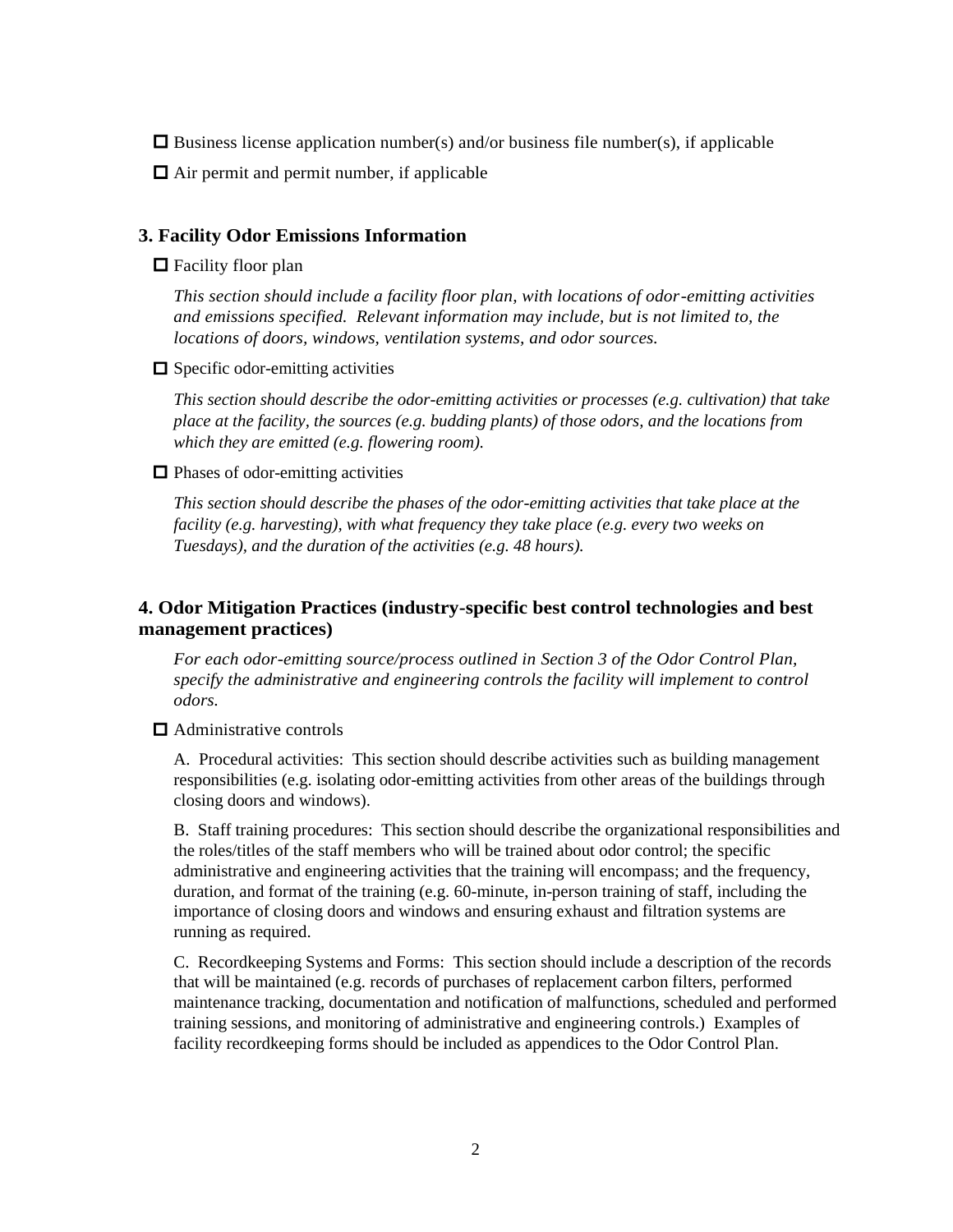### **E**ngineering Controls

*The best control technology for marijuana cultivation facilities and marijuana-infused products is carbon filtration.*

A. Provide evidence that engineering controls are sufficient to effectively mitigate odors for all odor sources. Include evidence that Engineering Controls meet at least one of the following:

i. Controls are consistent with accepted and available industry-specific best control technologies designed to effectively mitigate odors for all odor sources.

ii. Controls have been reviewed and certified by a Professional Engineer or Certified Industrial Hygienist as sufficient to effectively mitigate odors for all odor sources, as meeting professional expectations of competency and as sufficient to effectively mitigate odors for all odor sources.

iii. Controls have been implemented to the satisfaction of the Director as sufficient to effectively mitigate odors for all odor sources.

Note: A marijuana-infused products facility that demonstrates all of the following does not need engineering controls to effectively mitigate odors:

- The facility does not use oil activation processes on site and/or all products are made with activated oil.
- The facility does not use distillation or extraction processes on site, or the facility has received a permit from the Fire Marshal to use certain distillation or extraction processes.
- The facility does not have cultivation processes co-located on site. If any cultivation processes are co-located on site, engineering controls are required.
- B. Components of engineering controls

This section shall include, but is not limited to, technical system design, a description of technical processes, and an equipment maintenance plan.

i. System design

The system design should describe the odor control technologies that are installed and operational at the facility (e.g. carbon filtration) and to which odor-emitting activities, sources, and locations they are applied (e.g. bud room exhaust). It should describe critical design factors and criteria, with supporting calculations presented as appropriate (e.g. desired air exchanges per hour required to treat odorous air from specific areas, odor capture mechanisms, exhaust flow rates, rates of carbon adsorption consumption, etc.).

ii. Operational processes

This section should describe the activities being undertaken to ensure the odor mitigation system remains functional, the frequency with which such activities are performed, and the roles/titles of the personnel responsible for such activities (e.g. when trimming activities are conducted, this job title is responsible for isolating the trim room from non-odorous areas of the facility and for ensuring the exhaust system is operational and compliant.

iii. Maintenance plan

The maintenance plan should include a description of the maintenance activities that are performed, the frequency with which such activities will be performed, and the roles/titles of the personnel responsible for maintenance activities. The activities should serve to maintain the odor mitigation systems and optimize performance (e.g. change carbon filter every six months, carried out by facility manager).